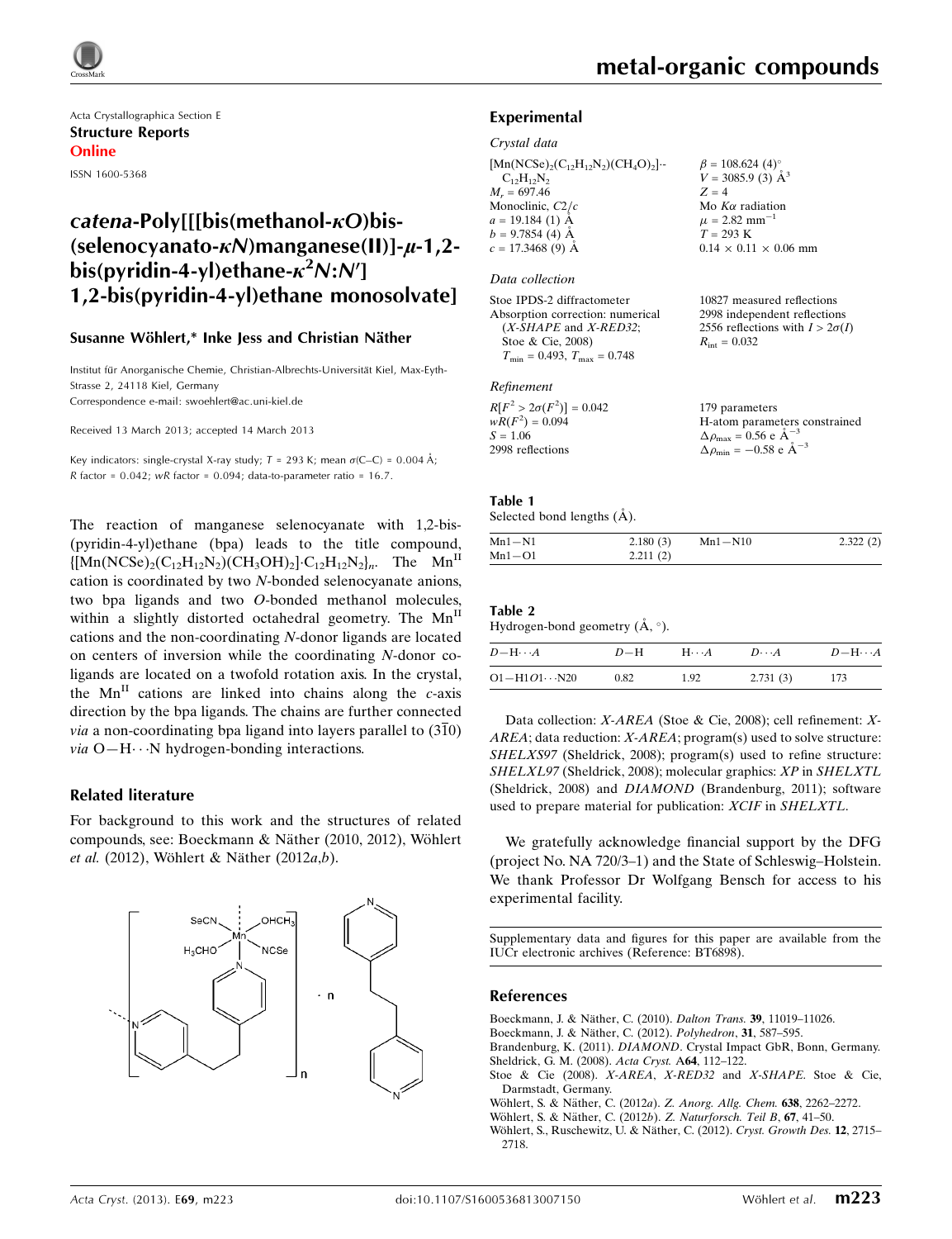# **supporting information**

*Acta Cryst.* (2013). E**69**, m223 [doi:10.1107/S1600536813007150]

# *catena***-Poly[[[bis(methanol-***κO***)bis(selenocyanato-***κN***)manganese(II)]-***µ***-1,2-bis- (pyridin-4-yl)ethane-***κ***<sup>2</sup>** *N***:***N***′] 1,2-bis(pyridin-4-yl)ethane monosolvate]**

## **Susanne Wöhlert, Inke Jess and Christian Näther**

## **S1. Comment**

Recently, we have reported on the synthesis and characterization of thiocyanate coordination polymers with monodentate and bidentate neutral co-ligands like *e.g.* pyridine, pyridazine or 1,2-bis(pyridin-4-yl)ethylene (Boeckmann & Näther, 2010, 2012; Wöhlert & Näther, 2012*a*; Wöhlert & Näther, 2012*b*). Within this project we investigated the influence of the neutral co-ligand on the structural, thermal and magnetic properties of such compounds. In further work we also investigated the influence of the anionic ligand. In this context we have reported a new coordination polymer based on cobalt(II) selenocyanate and 1,2-bis(pyridin-4-yl)ethylene, in which the cobalt(II) cations are connected by the selenocyanato anions into chains that are further linked into layers by the neutral N-donor co-ligand (Wöhlert *et al.*, 2012). In the present investigation we tried to prepare similar compounds with manganese(II) selenocyanate and 1,2-bis(pyridin-4 yl)ethane (bpa), which results in the formation of single-crystals of the title compound.

The asymmetric unit of the title compound  $[Mn(NCSe)_2(C_{12}H_{12}N_2)(CH_3OH)_2]_n nC_{12}H_{12}N_2$  solvate consists of a manganese(II) cation and one non-coordinating bpa ligand which are located on a center of inversion, one coordinating bpa ligand on a 2-fold rotation axis and one selenocyanate anion and one methanol molecule in general positions (Fig. 1). In the crystal structure each manganese(II) cation is coordinated by two terminal *N*-bonded selenocyanate anions, two *O*bonded methanol molecules and two *N*-bonded bpa ligands within slightly distorted octahedra. The MnN<sub>4</sub>O<sub>2</sub> distances ranges from 2.180 (3) Å to 2.322 (2) Å with angles around the manganese(II) cation between 88.87 (9)  $\degree$  to 91.13 (9)  $\degree$ and of 180  $\degree$  (Tab. 1). The manganese (II) cations are linked by the bpa ligands into chains which elongate in the direction of the crystallographic *c*-axis (Fig. 2). These chains are further linked into layers parallel to the (3 -1 0) plane by noncoordinated bpa molecules *via* O–H–N hydrogen bonding (Fig. 3).

### **S2. Experimental**

MnCl<sub>2</sub>x2H<sub>2</sub>O, KNCSe and 1,2-bis(pyridin-4-yl)ethane were obtained from Alfa Aesar. All chemicals were used without further purification. 0.15 mmol  $(24 \text{ mg})$  MnCl<sub>2</sub>x2H<sub>2</sub>O and 0.2 mmol  $(28 \text{ mg})$  KNCSe were reacted with 0.6 mmol  $(109 \text{ g})$ mg) 1,2-bis(pyridin-4-yl)ethane in 1 ml methanol. Light-red single crystals of the title compound were obtained after one week.

#### **S3. Refinement**

The C—H H atoms were positions with idealized geometry (methyl H atoms allowed to rotate but not to tip) and were refined with  $U_{iso}(H) = 1.2 U_{eq}(C)$  (1.5 for methyl H atoms) using a riding model with C—H = 0.93 Å, C—H<sub>2</sub> = 0.97 Å and C—H<sub>3</sub> = 0.96 Å. The O—H H atom of the methanol molecule was located in difference map, its bond length was set to 0.82 Å and finally it was refined with  $U_{iso}(H) = 1.2 U_{eq}(O)$  using a riding model.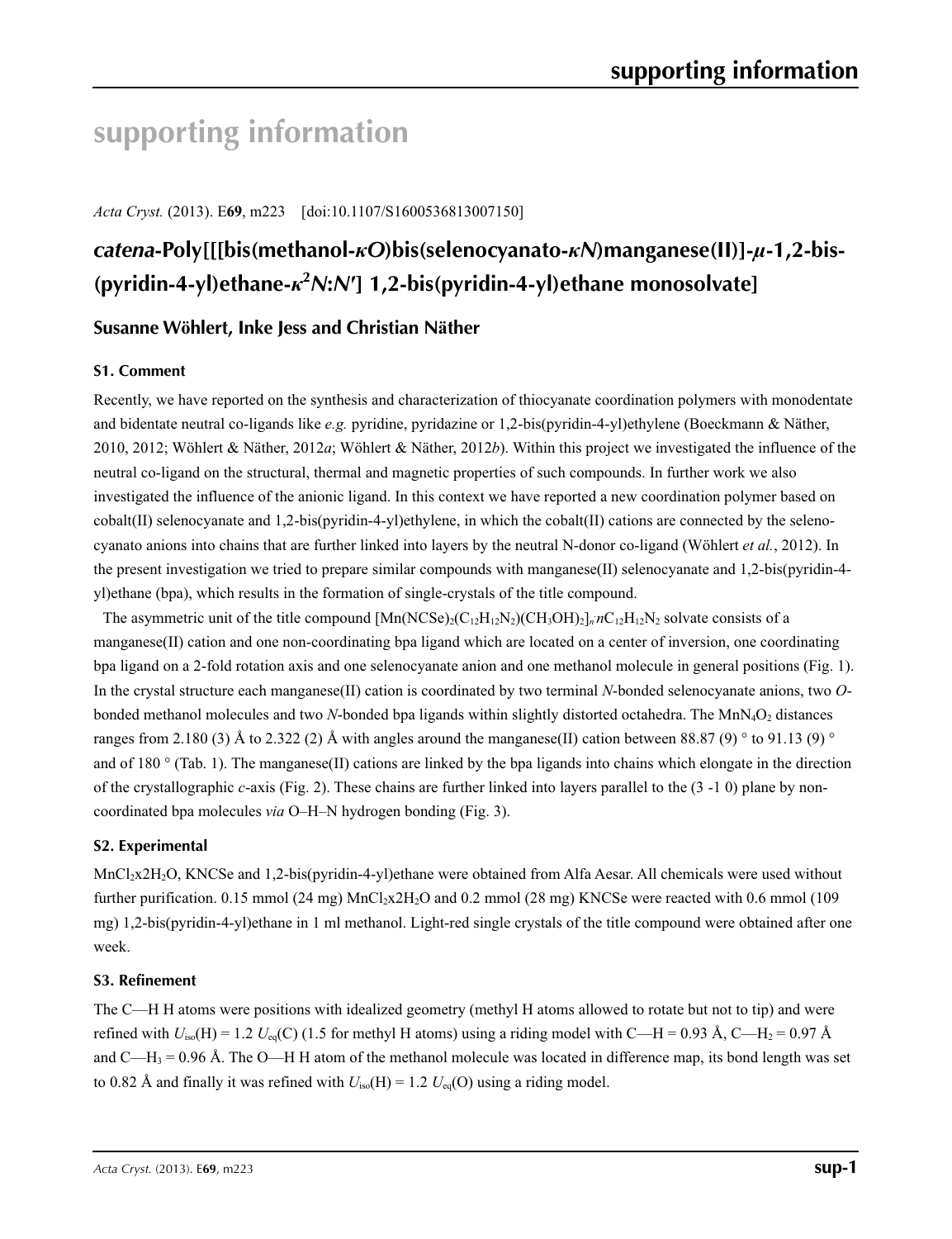

## **Figure 1**

The crystal structure of the title compound with labeling and displacement ellipsoids drawn at the 50% probability level. [Symmetry codes: (i) -*x*,+1, -*y*+2, -*z*+1; (ii) -*x*+1, *y*, -*z* + 3/2; (iii) -*x*+1/2, -*y*+1/2, -*z*+1.]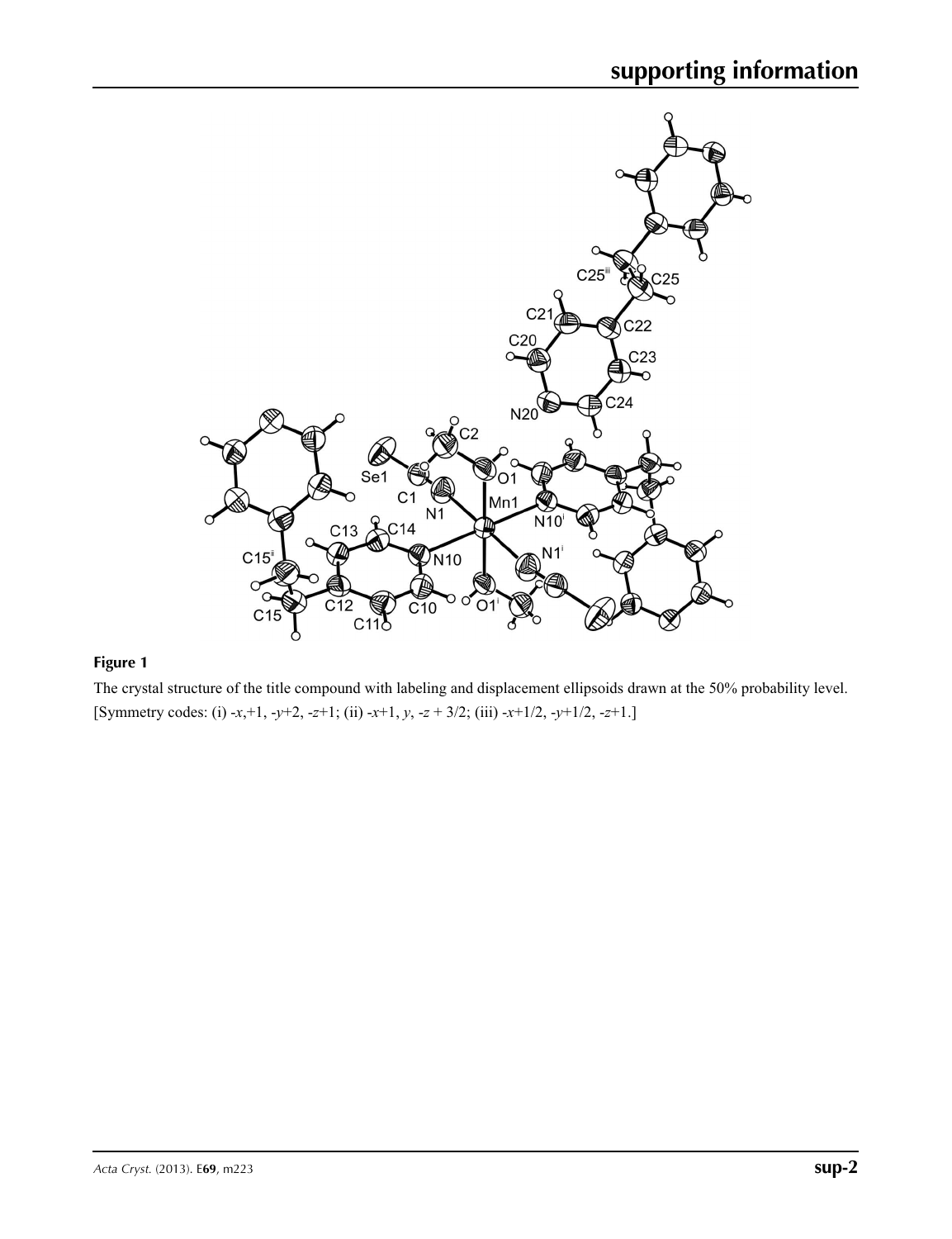

## **Figure 2**

The crystal structure of the title compound with view along the *b*-axis (black = manganese, blue = nitrogen, orange = selenium, red = oxygen, grey = carbon, white = hydrogen).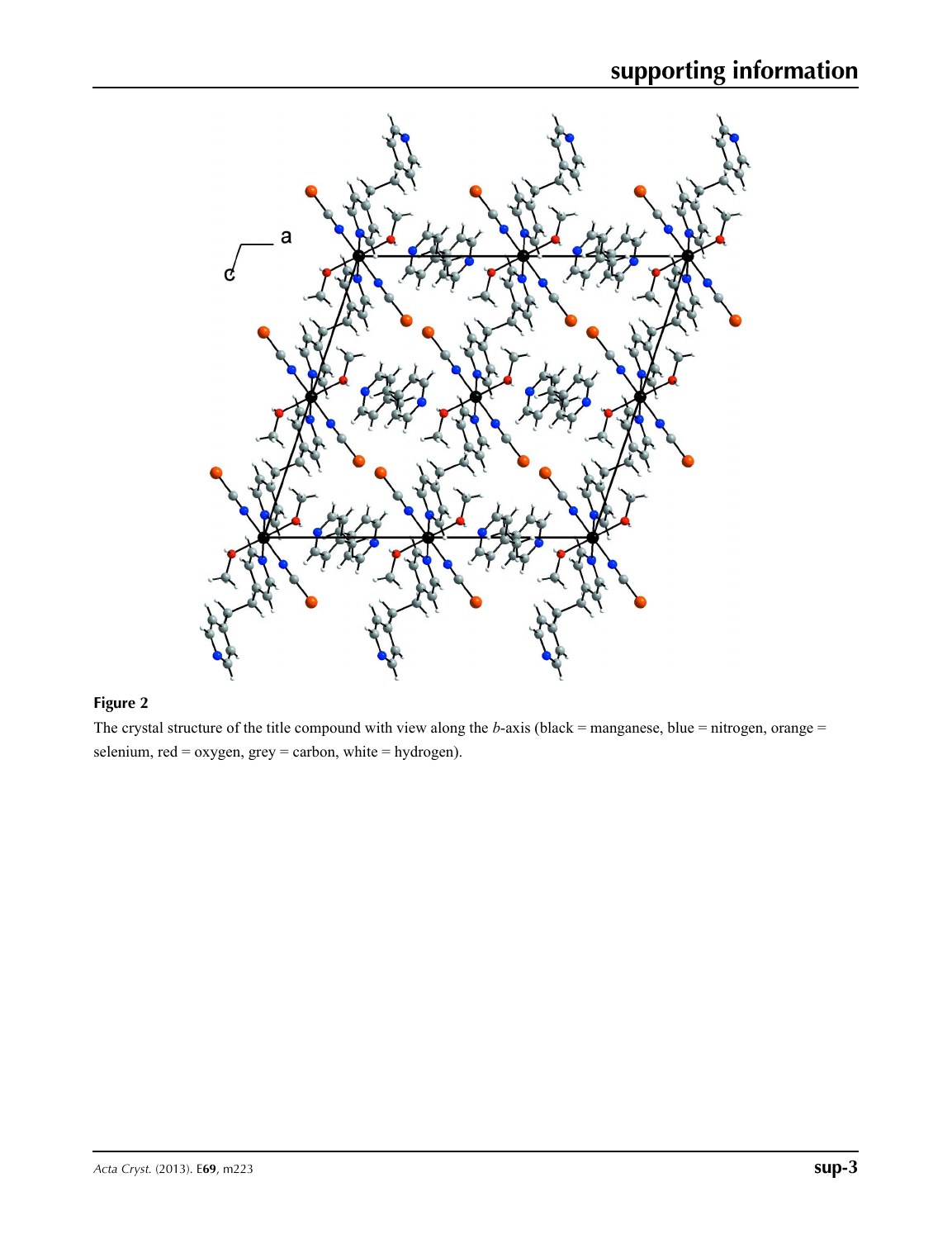

## **Figure 3**

The crystal structure of the title compound with O—H···N hydrogen bonds shown as dashed lines (black = manganese, blue = nitrogen, orange = selenium, red = oxygen, grey = carbon, white = hydrogen).

## catena-Poly[[[bis(methanol-*kO*)bis(selenocyanato-*kN*)manganese(II)]-µ-1,2-bis(pyridin-4-yl)ethane-*k*<sup>2</sup>N:N'] 1,2**bis(pyridin-4-yl)ethane monosolvate]**

| Crystal data                                                          |                                                       |
|-----------------------------------------------------------------------|-------------------------------------------------------|
| $[{\rm Mn(NCSe)_2(C_{12}H_{12}N_2)(CH_4O)_2}$ $\cdot C_{12}H_{12}N_2$ | $F(000) = 1404$                                       |
| $M_r = 697.46$                                                        | $D_x = 1.501$ Mg m <sup>-3</sup>                      |
| Monoclinic, $C2/c$                                                    | Mo Ka radiation, $\lambda = 0.71073$ Å                |
| Hall symbol: -C 2yc                                                   | Cell parameters from 10827 reflections                |
| $a = 19.184(1)$ Å                                                     | $\theta$ = 2.2–26.0°                                  |
| $b = 9.7854(4)$ Å                                                     | $\mu$ = 2.82 mm <sup>-1</sup>                         |
| $c = 17.3468(9)$ Å                                                    | $T = 293 \text{ K}$                                   |
| $\beta$ = 108.624 (4) <sup>o</sup>                                    | Block, light-red                                      |
| $V = 3085.9$ (3) Å <sup>3</sup>                                       | $0.14 \times 0.11 \times 0.06$ mm                     |
| $Z = 4$                                                               |                                                       |
| Data collection                                                       |                                                       |
| Stoe IPDS-2                                                           | 10827 measured reflections                            |
| diffractometer                                                        | 2998 independent reflections                          |
| Radiation source: fine-focus sealed tube                              | 2556 reflections with $I > 2\sigma(I)$                |
| Graphite monochromator                                                | $R_{\text{int}} = 0.032$                              |
| $\omega$ scan                                                         | $\theta_{\rm max}$ = 26.0°, $\theta_{\rm min}$ = 2.2° |
| Absorption correction: numerical                                      | $h = -23 \rightarrow 23$                              |
| (X-SHAPE and X-RED32; Stoe & Cie, 2008)                               | $k = -12 \rightarrow 10$                              |
| $T_{\min}$ = 0.493, $T_{\max}$ = 0.748                                | $l = -21 \rightarrow 21$                              |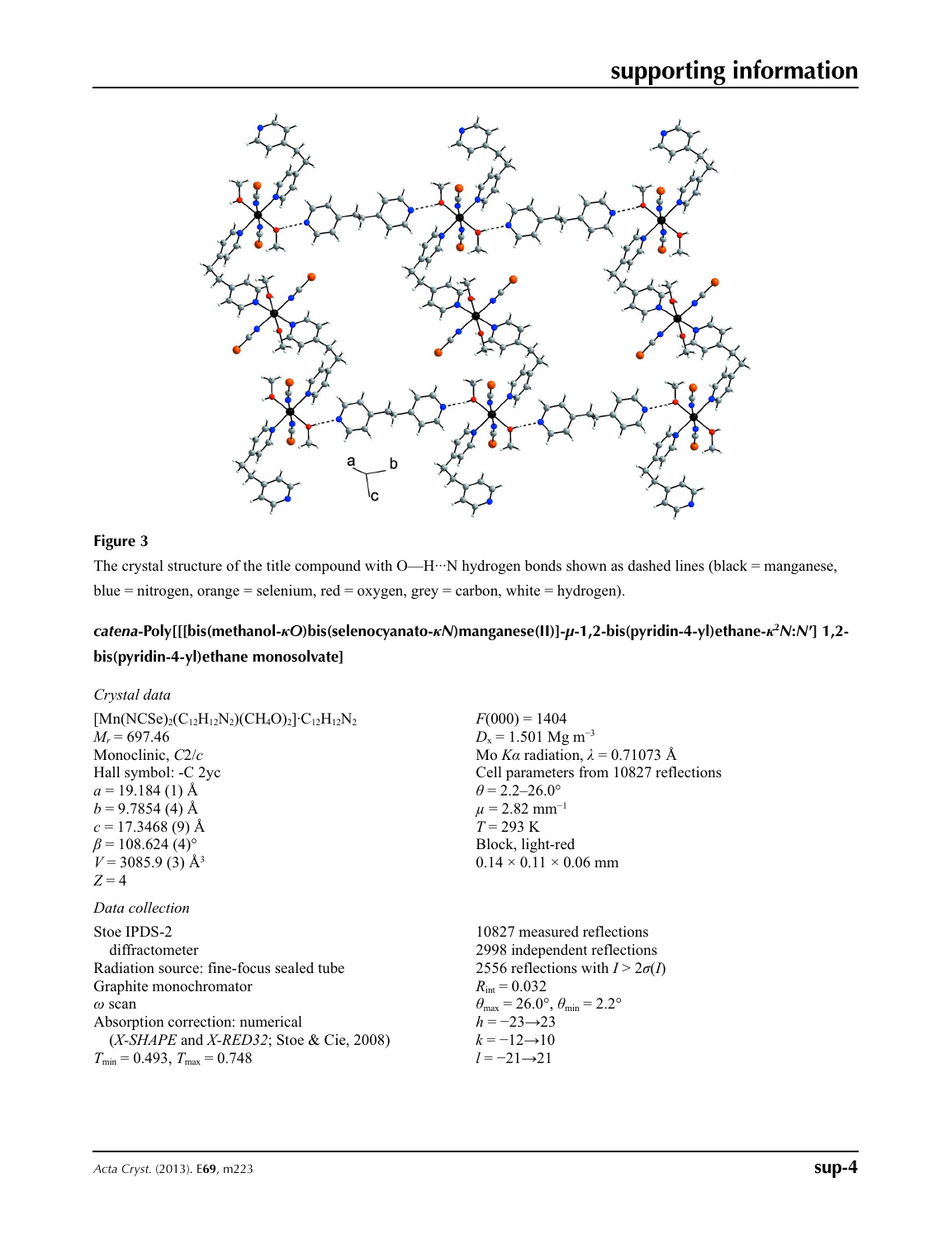*Refinement*

| Refinement on $F^2$                             | Secondary atom site location: difference Fourier  |
|-------------------------------------------------|---------------------------------------------------|
| Least-squares matrix: full                      | map                                               |
| $R[F^2 > 2\sigma(F^2)] = 0.042$                 | Hydrogen site location: inferred from             |
| $wR(F^2) = 0.094$                               | neighbouring sites                                |
| $S = 1.06$                                      | H-atom parameters constrained                     |
| 2998 reflections                                | $w = 1/[\sigma^2(F_0^2) + (0.0346P)^2 + 5.6439P]$ |
| 179 parameters                                  | where $P = (F_0^2 + 2F_c^2)/3$                    |
| 0 restraints                                    | $(\Delta/\sigma)_{\text{max}} = 0.001$            |
| Primary atom site location: structure-invariant | $\Delta \rho_{\rm max} = 0.56$ e Å <sup>-3</sup>  |
| direct methods                                  | $\Delta \rho_{\rm min} = -0.58$ e Å <sup>-3</sup> |

### *Special details*

**Geometry**. All e.s.d.'s (except the e.s.d. in the dihedral angle between two l.s. planes) are estimated using the full covariance matrix. The cell e.s.d.'s are taken into account individually in the estimation of e.s.d.'s in distances, angles and torsion angles; correlations between e.s.d.'s in cell parameters are only used when they are defined by crystal symmetry. An approximate (isotropic) treatment of cell e.s.d.'s is used for estimating e.s.d.'s involving l.s. planes.

**Refinement**. Refinement of  $F^2$  against ALL reflections. The weighted *R*-factor  $wR$  and goodness of fit *S* are based on  $F^2$ , conventional *R*-factors *R* are based on *F*, with *F* set to zero for negative  $F^2$ . The threshold expression of  $F^2 > \sigma(F^2)$  is used only for calculating *R*-factors(gt) *etc*. and is not relevant to the choice of reflections for refinement. *R*-factors based on *F*<sup>2</sup> are statistically about twice as large as those based on *F*, and *R*- factors based on ALL data will be even larger.

*Fractional atomic coordinates and isotropic or equivalent isotropic displacement parameters (Å<sup>2</sup>)* 

|                 | $\boldsymbol{x}$ | $\mathcal{Y}$ | z           | $U_{\rm iso}*/U_{\rm eq}$ |
|-----------------|------------------|---------------|-------------|---------------------------|
| Mn1             | 0.5000           | 1.0000        | 0.5000      | 0.04285(17)               |
| N1              | 0.58695(16)      | 0.8976(3)     | 0.59516(18) | 0.0613(7)                 |
| C1              | 0.63537(18)      | 0.8574(3)     | 0.64832(19) | 0.0490(7)                 |
| Se1             | 0.71095(2)       | 0.79679(6)    | 0.72941(2)  | 0.07953(18)               |
| N10             | 0.51948(13)      | 1.1948(3)     | 0.58050(15) | 0.0456(6)                 |
| C10             | 0.48071(18)      | 1.3084(3)     | 0.55279(19) | 0.0519(7)                 |
| H10             | 0.4496           | 1.3092        | 0.4992      | $0.062*$                  |
| C11             | 0.48422(19)      | 1.4238(3)     | 0.59895(19) | 0.0538(7)                 |
| H11             | 0.4558           | 1.4997        | 0.5765      | $0.065*$                  |
| C12             | 0.52999(17)      | 1.4274(3)     | 0.67895(18) | 0.0479(7)                 |
| C13             | 0.57134(18)      | 1.3113(3)     | 0.70726(19) | 0.0506(7)                 |
| H <sub>13</sub> | 0.6036           | 1.3087        | 0.7602      | $0.061*$                  |
| C14             | 0.56489(18)      | 1.1998(3)     | 0.65745(18) | 0.0503(7)                 |
| H <sub>14</sub> | 0.5936           | 1.1235        | 0.6782      | $0.060*$                  |
| C15             | 0.5318(2)        | 1.5500(3)     | 0.7320(2)   | 0.0579(8)                 |
| H15B            | 0.5292           | 1.6324        | 0.7002      | $0.070*$                  |
| H15A            | 0.5782           | 1.5512        | 0.7761      | $0.070*$                  |
| N20             | 0.34138(14)      | 0.6923(3)     | 0.51881(16) | 0.0499(6)                 |
| C20             | 0.31374(17)      | 0.6393(3)     | 0.57385(19) | 0.0504(7)                 |
| H20             | 0.3201           | 0.6876        | 0.6218      | $0.060*$                  |
| C <sub>21</sub> | 0.27652(18)      | 0.5175(3)     | 0.5634(2)   | 0.0525(8)                 |
| H21             | 0.2592           | 0.4845        | 0.6042      | $0.063*$                  |
| C22             | 0.26479(16)      | 0.4436(3)     | 0.49260(19) | 0.0484(7)                 |
| C <sub>23</sub> | 0.29261(19)      | 0.4991(4)     | 0.4349(2)   | 0.0556(8)                 |
| H <sub>23</sub> | 0.2864           | 0.4537        | 0.3861      | $0.067*$                  |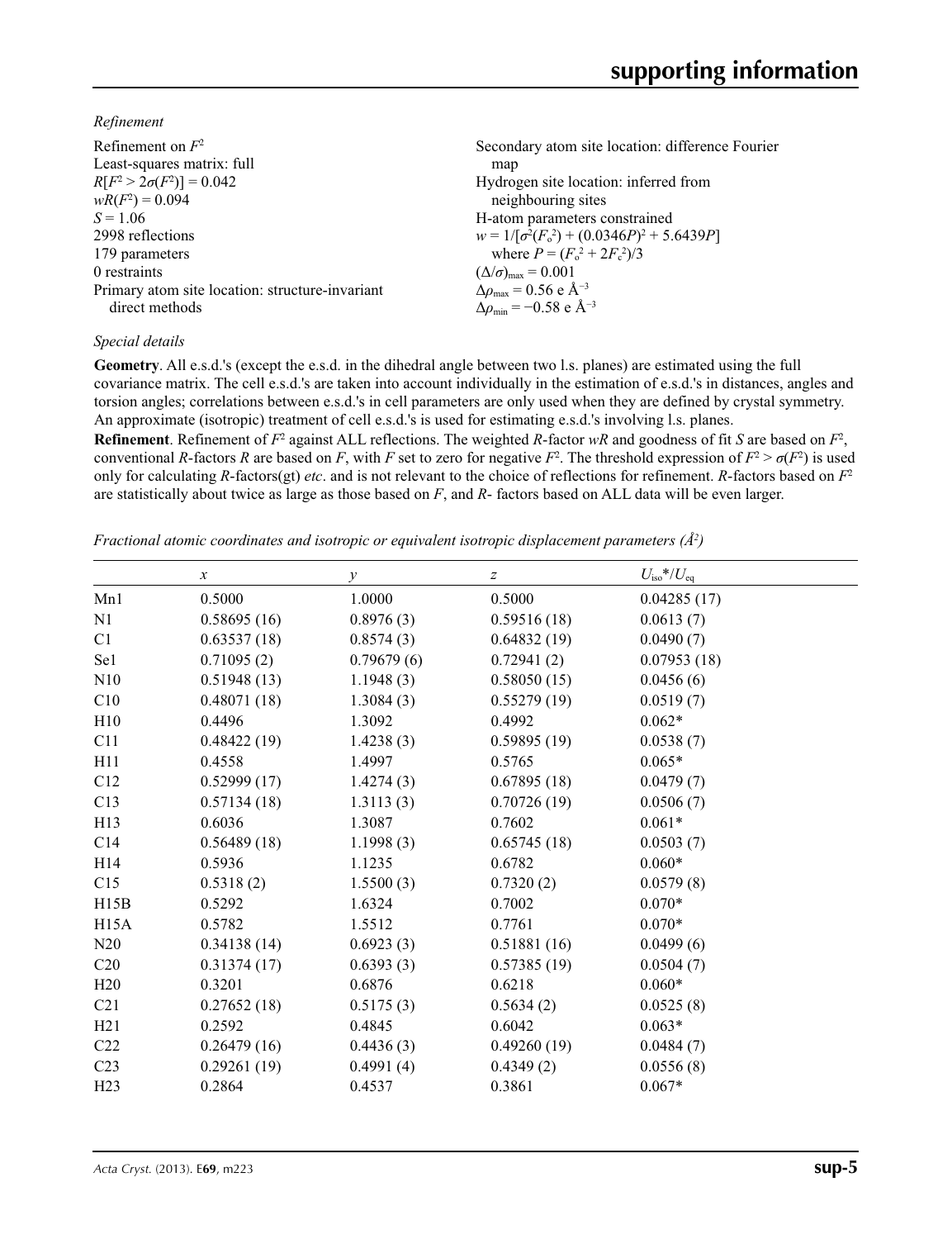| C <sub>24</sub>               | 0.32931(18) | 0.6210(4) | 0.4504(2)   | 0.0556(8)  |  |
|-------------------------------|-------------|-----------|-------------|------------|--|
| H <sub>24</sub>               | 0.3470      | 0.6565    | 0.4105      | $0.067*$   |  |
| C <sub>25</sub>               | 0.22544(19) | 0.3082(3) | 0.4790(2)   | 0.0594(8)  |  |
| H25B                          | 0.2067      | 0.2898    | 0.4211      | $0.071*$   |  |
| H25A                          | 0.1838      | 0.3135    | 0.4991      | $0.071*$   |  |
| O <sub>1</sub>                | 0.41951(12) | 0.9297(2) | 0.55852(13) | 0.0569(6)  |  |
| H <sub>1</sub> O <sub>1</sub> | 0.3981      | 0.8571    | 0.5437      | $0.085*$   |  |
| C <sub>2</sub>                | 0.4253(2)   | 0.9473(4) | 0.6411(2)   | 0.0733(11) |  |
| H2A                           | 0.4674      | 0.8985    | 0.6747      | $0.110*$   |  |
| H2B                           | 0.3817      | 0.9126    | 0.6502      | $0.110*$   |  |
| H2C                           | 0.4305      | 1.0427    | 0.6546      | $0.110*$   |  |
|                               |             |           |             |            |  |

*Atomic displacement parameters (Å2 )*

|                 | $U^{11}$   | I/22       | $\mathcal{L}^{\beta 3}$ | $U^{12}$      | $U^{13}$    | $U^{23}$      |
|-----------------|------------|------------|-------------------------|---------------|-------------|---------------|
| Mn1             | 0.0432(3)  | 0.0442(3)  | 0.0405(3)               | $-0.0021(3)$  | 0.0125(3)   | $-0.0006(3)$  |
| N <sub>1</sub>  | 0.0589(17) | 0.0628(18) | 0.0552(16)              | 0.0070(14)    | 0.0083(14)  | 0.0008(14)    |
| C <sub>1</sub>  | 0.0547(18) | 0.0482(17) | 0.0464(17)              | $-0.0017(14)$ | 0.0194(15)  | $-0.0048(13)$ |
| Se1             | 0.0631(2)  | 0.1235(4)  | 0.0473(2)               | 0.0165(2)     | 0.01114(17) | 0.0192(2)     |
| N10             | 0.0458(13) | 0.0472(14) | 0.0446(13)              | $-0.0059(11)$ | 0.0153(11)  | $-0.0015(11)$ |
| C10             | 0.0552(18) | 0.0522(18) | 0.0444(16)              | 0.0001(15)    | 0.0105(14)  | $-0.0015(14)$ |
| C11             | 0.0618(19) | 0.0460(18) | 0.0528(18)              | 0.0041(15)    | 0.0171(15)  | 0.0027(14)    |
| C12             | 0.0551(17) | 0.0460(17) | 0.0474(16)              | $-0.0100(14)$ | 0.0231(14)  | $-0.0007(13)$ |
| C13             | 0.0529(17) | 0.0551(19) | 0.0411(15)              | $-0.0065(15)$ | 0.0113(13)  | 0.0002(14)    |
| C14             | 0.0531(17) | 0.0491(17) | 0.0471(17)              | 0.0008(14)    | 0.0139(14)  | 0.0028(14)    |
| C15             | 0.078(2)   | 0.0452(17) | 0.0534(18)              | $-0.0115(16)$ | 0.0252(17)  | $-0.0031(15)$ |
| N20             | 0.0517(14) | 0.0441(14) | 0.0524(15)              | $-0.0061(12)$ | 0.0144(12)  | 0.0033(11)    |
| C <sub>20</sub> | 0.0539(18) | 0.0471(17) | 0.0509(17)              | $-0.0018(14)$ | 0.0179(15)  | $-0.0029(14)$ |
| C <sub>21</sub> | 0.0586(18) | 0.0501(19) | 0.0542(18)              | $-0.0050(15)$ | 0.0258(15)  | 0.0060(14)    |
| C <sub>22</sub> | 0.0445(16) | 0.0423(15) | 0.0574(18)              | $-0.0046(13)$ | 0.0150(14)  | 0.0021(14)    |
| C <sub>23</sub> | 0.064(2)   | 0.0557(18) | 0.0476(17)              | $-0.0113(17)$ | 0.0184(15)  | $-0.0044(15)$ |
| C <sub>24</sub> | 0.0605(19) | 0.058(2)   | 0.0504(17)              | $-0.0138(16)$ | 0.0208(15)  | 0.0050(15)    |
| C <sub>25</sub> | 0.0547(19) | 0.0495(19) | 0.073(2)                | $-0.0122(15)$ | 0.0186(17)  | $-0.0020(16)$ |
| O <sub>1</sub>  | 0.0645(14) | 0.0578(13) | 0.0537(12)              | $-0.0239(11)$ | 0.0262(11)  | $-0.0092(11)$ |
| C <sub>2</sub>  | 0.088(3)   | 0.083(3)   | 0.056(2)                | $-0.030(2)$   | 0.032(2)    | $-0.0117(19)$ |

*Geometric parameters (Å, º)*

| $Mn1 - N1$ <sup>i</sup> | 2.180(3) | $C15 - H15A$ | 0.9700   |
|-------------------------|----------|--------------|----------|
| $Mn1 - N1$              | 2.180(3) | $N20 - C24$  | 1.331(4) |
| $Mn1 - O1$ <sup>i</sup> | 2.211(2) | $N20 - C20$  | 1.336(4) |
| $Mn1 - 01$              | 2.211(2) | $C20-C21$    | 1.372(4) |
| $Mn1 - N10i$            | 2.322(2) | $C20-H20$    | 0.9300   |
| $Mn1 - N10$             | 2.322(2) | $C21 - C22$  | 1.380(5) |
| $N1 - C1$               | 1.149(4) | $C21 - H21$  | 0.9300   |
| $C1 - Se1$              | 1.769(3) | $C22-C23$    | 1.386(4) |
| $N10 - C10$             | 1.338(4) | $C22-C25$    | 1.506(4) |
| $N10 - C14$             | 1.342(4) | $C23-C24$    | 1.368(5) |
|                         |          |              |          |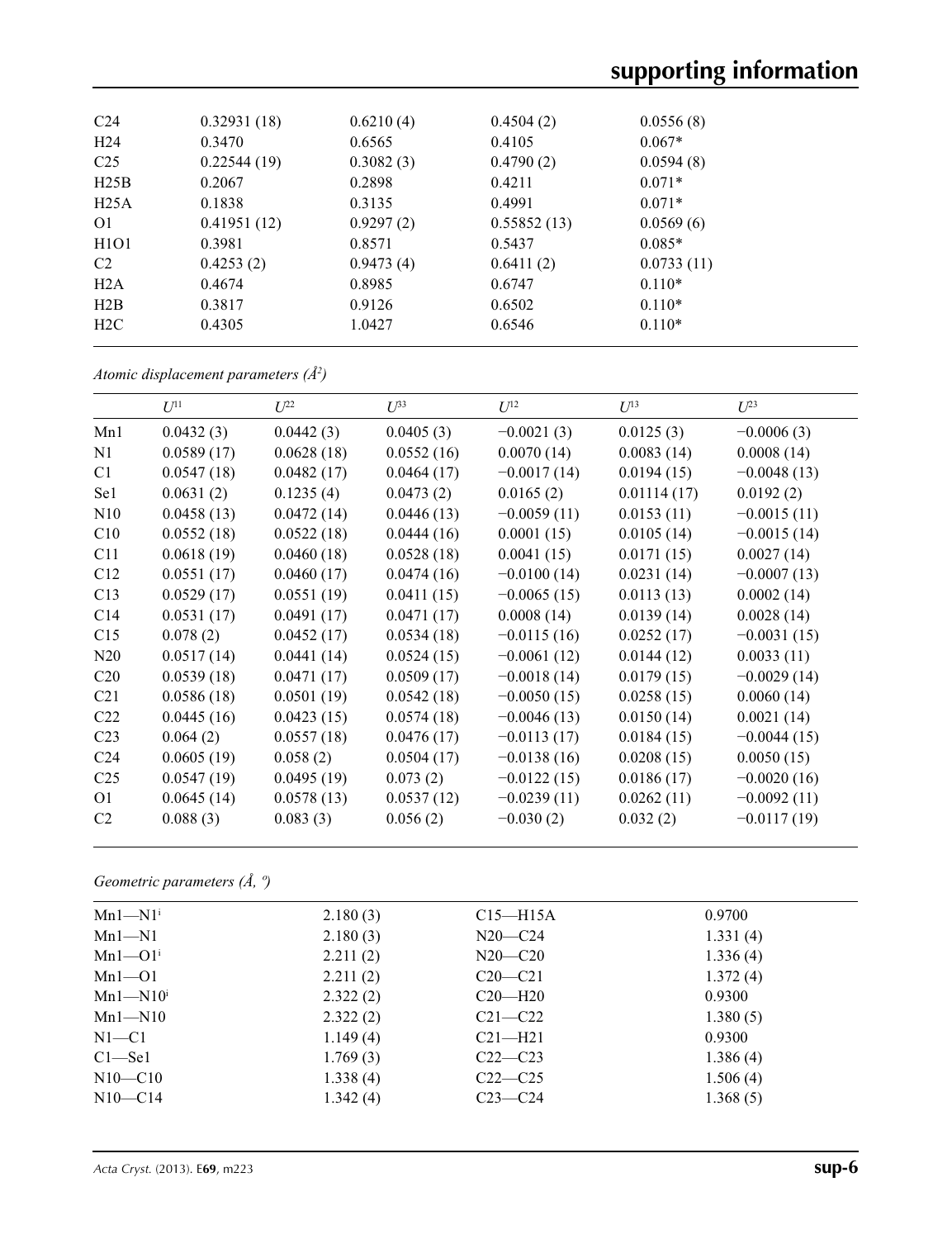| $C10 - C11$                     | 1.374(4)   | $C23 - H23$                        | 0.9300   |
|---------------------------------|------------|------------------------------------|----------|
| $C10 - H10$                     | 0.9300     | $C24 - H24$                        | 0.9300   |
| $C11 - C12$                     | 1.386(4)   | $C25-C25$ iii                      | 1.509(7) |
| $C11 - H11$                     | 0.9300     | $C25 - H25B$                       | 0.9700   |
| $C12 - C13$                     | 1.383(5)   | $C25 - H25A$                       | 0.9700   |
| $C12 - C15$                     | 1.506(4)   | $O1-C2$                            | 1.412(4) |
| $C13 - C14$                     | 1.372(4)   | $O1 - H1O1$                        | 0.8200   |
| $C13 - H13$                     | 0.9300     | $C2 - H2A$                         | 0.9600   |
| $C14 - H14$                     | 0.9300     | $C2 - H2B$                         | 0.9600   |
| $C15 - C15$ <sup>ii</sup>       | 1.538(7)   | $C2 - H2C$                         | 0.9600   |
| $C15 - H15B$                    | 0.9700     |                                    |          |
|                                 |            |                                    |          |
| $N1^i$ —Mn $1$ —N1              | 180.000(1) | $C12-C15-H15B$                     | 109.1    |
| $N1^i$ —Mn $1$ —O $1^i$         | 89.25 (10) | $C15^{ii} - C15 - H15B$            | 109.1    |
| $N1$ —Mn $1$ —O $1i$            | 90.75(10)  | $C12-C15-H15A$                     | 109.1    |
| $N1^i$ —Mn $1$ —O1              | 90.75(10)  | $C15^{\text{ii}} - C15 - H15A$     | 109.1    |
| $N1-Mn1-O1$                     | 89.25 (10) | H15B-C15-H15A                      | 107.9    |
| $O1^i$ —Mn $1$ —O1              | 180.0      | $C24 - N20 - C20$                  | 116.0(3) |
| $N1^i$ —Mn $1$ —N $10^i$        | 89.13 (10) | $N20-C20-C21$                      | 123.5(3) |
| $N1-Mn1-N10i$                   | 90.87(10)  | N20-C20-H20                        | 118.3    |
| $O1^{i}$ -Mn $1$ -N $10^{i}$    | 88.92 (8)  | $C21 - C20 - H20$                  | 118.3    |
| $O1 - Mn1 - N10i$               | 91.08(8)   | $C20-C21-C22$                      | 120.2(3) |
| $N1^i$ —Mn $1$ —N $10$          | 90.87(10)  | $C20 - C21 - H21$                  | 119.9    |
| $N1 - Mn1 - N10$                | 89.13 (10) | $C22-C21-H21$                      | 119.9    |
| $O1^{\text{i}}$ —Mn $1$ —N $10$ | 91.08(8)   | $C21 - C22 - C23$                  | 116.5(3) |
| $O1 - Mn1 - N10$                | 88.92 (8)  | $C21 - C22 - C25$                  | 122.1(3) |
| $N10^i$ —Mn1—N10                | 180.0      | $C23 - C22 - C25$                  | 121.4(3) |
| $Cl-M1-Mn1$                     | 172.7(3)   | $C24 - C23 - C22$                  | 119.5(3) |
| $N1-C1-$ Se1                    | 179.0(3)   | $C24 - C23 - H23$                  | 120.2    |
| $C10 - N10 - C14$               | 115.9(3)   | $C22-C23-H23$                      | 120.2    |
| $C10 - N10 - Mn1$               | 120.1(2)   | N20-C24-C23                        | 124.3(3) |
| $C14 - N10 - Mn1$               | 123.9(2)   | N20-C24-H24                        | 117.8    |
| $N10-C10-C11$                   | 123.7(3)   | C23-C24-H24                        | 117.8    |
| $N10-C10-H10$                   | 118.1      | C22-C25-C25iii                     | 112.6(3) |
| $C11 - C10 - H10$               | 118.1      | $C22-C25-H25B$                     | 109.1    |
| $C10-C11-C12$                   | 120.1(3)   | $C25$ <sup>iii</sup> — $C25$ —H25B | 109.1    |
| $C10-C11-H11$                   | 119.9      | $C22-C25-H25A$                     | 109.1    |
| $C12 - C11 - H11$               | 119.9      | C25iii-C25-H25A                    | 109.1    |
| $C13 - C12 - C11$               | 116.3(3)   | H25B-C25-H25A                      | 107.8    |
| $C13-C12-C15$                   | 122.6(3)   | $C2 - 01 - Mn1$                    | 126.0(2) |
| $C11 - C12 - C15$               | 121.1(3)   | $C2 - 01 - H101$                   | 107.0    |
| $C14 - C13 - C12$               | 120.2(3)   | $Mn1 - 01 - H101$                  | 118.7    |
| $C14 - C13 - H13$               | 119.9      | $O1-C2-H2A$                        | 109.5    |
| $C12-C13-H13$                   | 119.9      | $O1 - C2 - H2B$                    | 109.5    |
| N10-C14-C13                     | 123.7(3)   | $H2A - C2 - H2B$                   | 109.5    |
| N10-C14-H14                     |            | $O1-C2-H2C$                        |          |
|                                 | 118.1      |                                    | 109.5    |